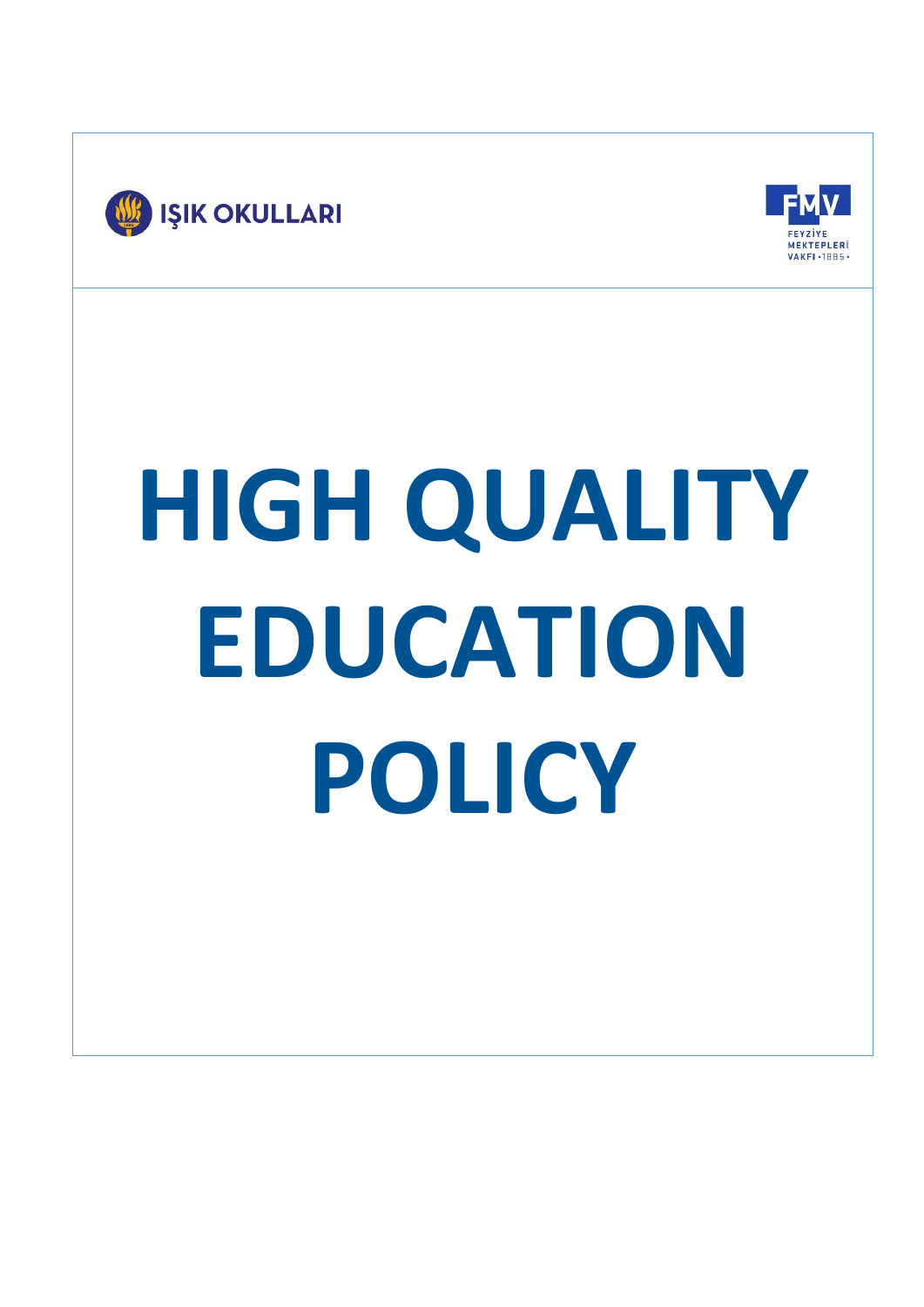## **TABLE OF CONTENTS**

| 01. |    |
|-----|----|
| 1.1 |    |
| 1.2 |    |
| 1.3 |    |
| 1.4 |    |
|     |    |
|     |    |
|     |    |
|     |    |
|     |    |
|     |    |
|     |    |
|     |    |
| 4.1 |    |
| 4.2 |    |
| 4.3 |    |
| 4.4 |    |
| 4.5 |    |
| 4.6 | 10 |
| 4.7 | 10 |
| 4.8 | 10 |
| 4.9 | 11 |
|     | 11 |
|     | 11 |
|     | 11 |
|     | 11 |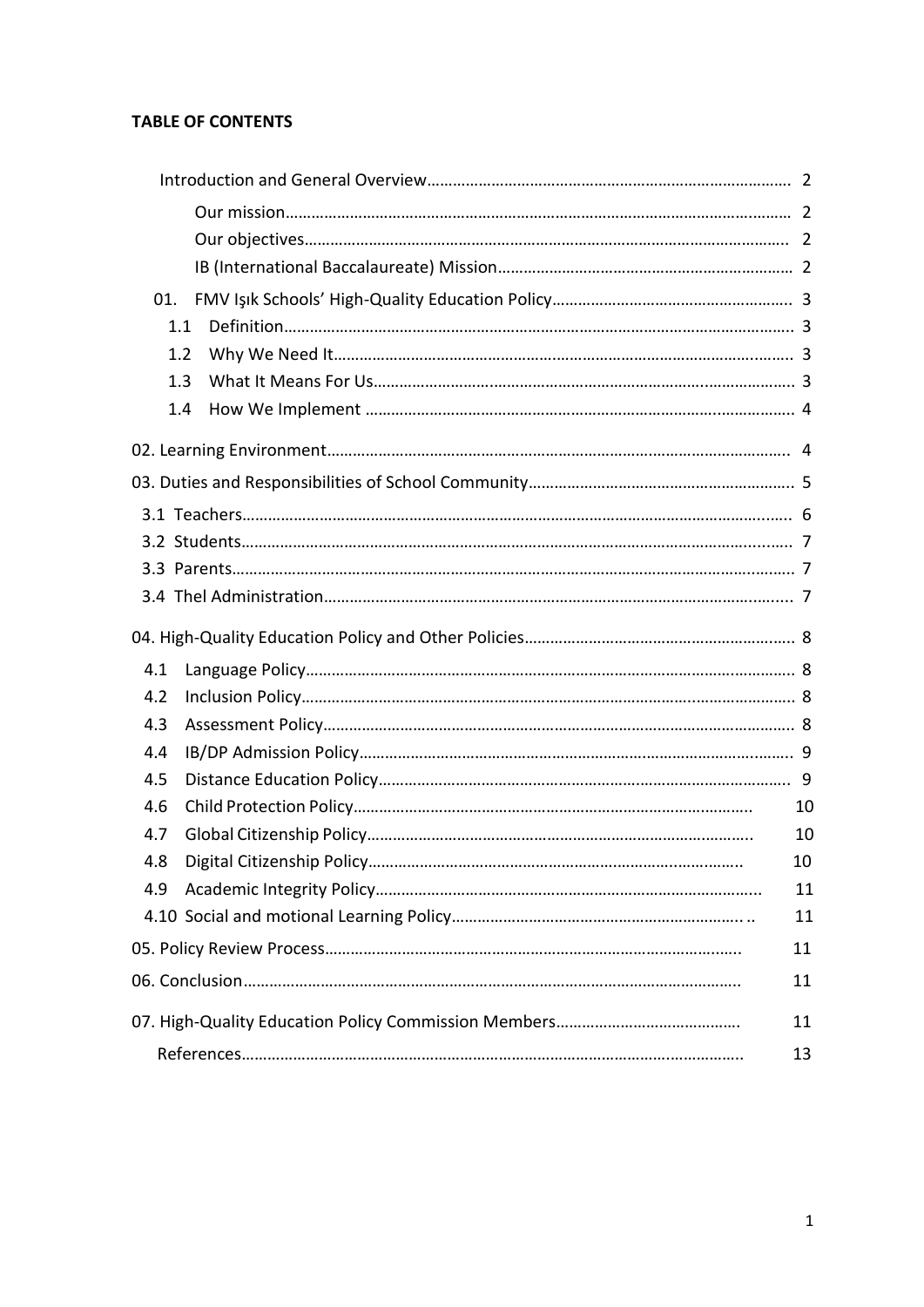#### **Introduction and General Overview**

## **Our Mission**

Illuminating the past and the future through education

## **Our Vision**

FMV Işık Schools is an institution whose primary guiding principle is to 'raise good citizens'.

In fulfilling this, our mission is to strengthen and promote in our students the knowledge of and self-expression in both their mother tongue and foreign languages, tolerance for different cultures, historical awareness, a scientific mindset, analytical skills, sensitivity to the environment and life-long learning.

## **Our Objectives**

In line with the principles of Atatürk, we aim to do the following;

- Foster appreciation and mindfulness of the differences, rights and needs of others and internalize basic values such as peace, tolerance, democracy, children and human rights,
- Create a sense of responsibility towards society and the environment, and raise citizens with good decision-making skills,
- Support fluency in at least one foreign language, coupled with the notion that differences enrich life,
- Engender respect for local and world cultures to help in our students' development as versatile individuals who see themselves as world citizens,
- Provide a solid foundation for development of digital citizenship skills,
- Adopt the principles of academic integrity in studies,
- Assist in putting acquired knowledge into practice through experience and support creativity
- Promote experiences in arts, sports, social and academic activities in both national and international platforms,
- Help develop self-awareness, to enable good decisions and choices for further study and adulthood.

#### **IB (International Baccalaureate) Mission**

The International Baccalaureate® aims to develop inquiring, knowledgeable and caring young people who help to create a better and more peaceful world through intercultural understanding and respect.

To this end, the organization works with schools, governments and international organizations to develop challenging programs of international education and rigorous assessment.

This policy constitutes the principles of the Language Policy of FMV Işık Schools.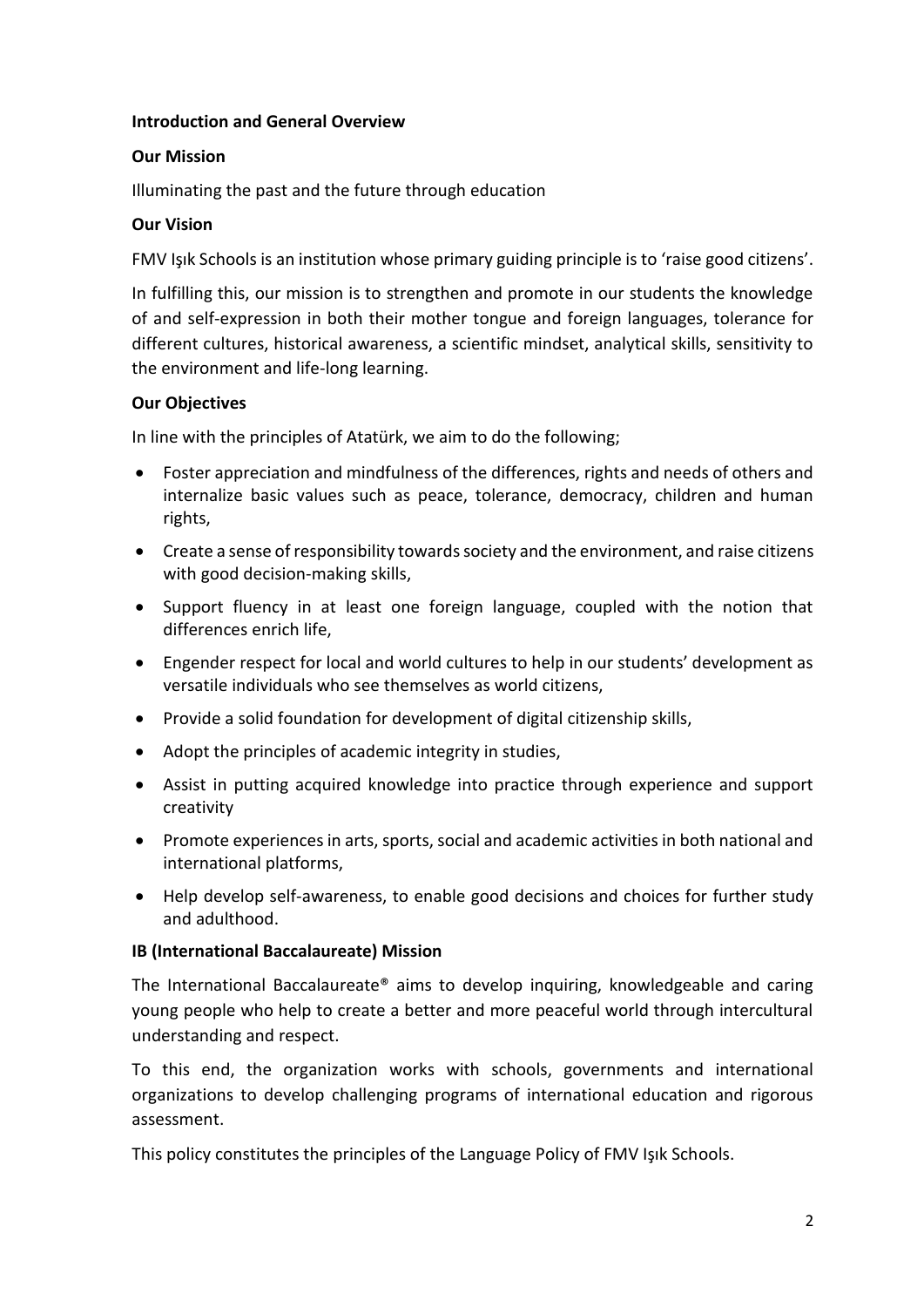## **01. FMV Işık Schools High-Quality Education Policy**

## **1.1 Definition**

Our high-quality education policy aims to raise our students as  $21<sup>st</sup>$  century learners with the ideals to create a better and more peaceful world, advanced problem-solving skills, an ability to contribute to the world in micro and macro levels, an awareness of cultural values while being autonomous, open to teamwork and collaboration, ethical, resilient, flexible and creative.

FMV Işık Schools High-Quality Education Policy also aims to raise individuals who have a sense of responsibility, act ethically, question, empathize, have a high EQ, acquire knowledge through use of the scientific method, know themselves and their abilities, make the right choices, and plan for their self-development.

We support student development with extra-curricular activities (club activities, international days, community service, etc.) and aim to make them an active member of the society they live in and the world.

Quality in our school means continuous improvement and keeping up-to-date with the latest developments. These objectives are assessed by a variety of standards. These standards involve evaluation of student performance and learning experiences as well as the learning process, materials, activities, content and differentiated options introduced to the students. How well we fulfill our objectives are evaluated through these standards. The school administration shares these activities with the school community as the assurance of high quality and runs internal audits.

## **1.2 Why We Need It**

High quality education is a must for social progress and development. In line with this, the concept of high-quality education is defined and implemented in order to raise individuals with  $21<sup>st</sup>$  century skills.

With an aim to invest in the future of our country and the world through education, we have differentiated pedagogical programs suitable for the different needs of students.

It is only possible to focus on individual differences, support students academically and perpetuate student-teacher development with a high-quality education.

A high-quality Education Policy is also important and necessary in order to keep different campuses aligned with each other, to sustain the high quality education and to share these standards with all members of the school community.

## **1.3 What It Means For Us**

Our High-Quality Education Policy provides students with targeted social, emotional and cognitive objectives, makes it possible to raise them as individuals useful for society and humanity, and transfers new pedagogical and academic developments to the curriculum and school culture. Education is improved with the awareness that each student is unique, precious and possesses a different learning style.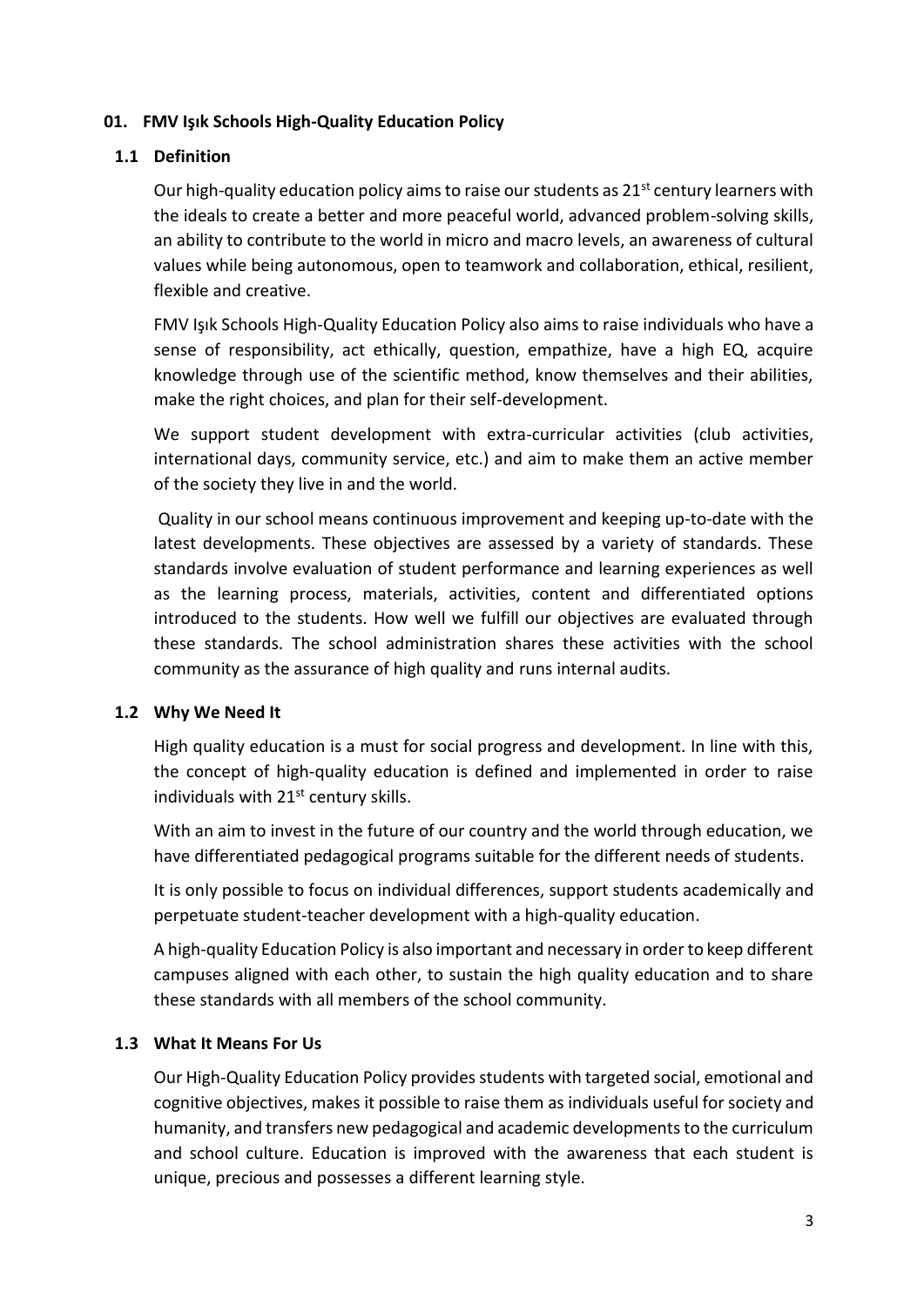The world is in constant social and financial interaction. For this reason, all positive and negative things that happen compel humanity to find a common solution, which makes it necessary for education to be inclusive and interactive. With this in mind, international programs are incorporated into our schools and the latest developments are followed.

Our teachers are offered many opportunities to improve their teaching skills. Our students are also provided with an enriched learning environment as well as authentic testing and assessment tools and methods. In this way, we aim to have a thorough understanding of each student and improve.

## **1.4 How We Implement It**

Our schools, which act according to the principle of "Raising Good Citizens First", aim to guide its students through the footsteps of Atatürk and raise young people who think reflectively, who are knowledgeable, sensitive, and strive for a better world through the international programs we carry out. Our students can realize their personal goals in line with their interests and potential and present themselves in domestic and international platforms as self-confident individuals.

Investing in the future is ensured through high-quality education. With the thought that the quality of education can only be possible with the continuous development of teachers and students, a budget is allocated for the training of teachers and included in national and international programs. Enriched instructional planning is carried out and activities that provide students a versatile development are designed. There is a perspective and philosophy that emphasizes that every learner is special and unique. In this direction, teachers' professional development is very important. Instructional designs reinforced with different styles and practices are transferred to the students in a planned manner. Collaboration culture and innovative perspective are significant.

We can list the international programs, authorizations and certifications, and various educational practices applied in our schools to provide students with academic and life skills and competencies as follows: IB/DP (International Baccalaureate Diploma Program), IB/PYP (International Baccalaureate Primary Years Program), AP (Advanced Placement Program), CIS (International Association of Schools), UbD (Design-Based Learning), Differentiated Educational Practices, ALİS (Student Monitoring System from Kindergarten to High School), Academic Coaching, PASS Theory Training (Cognitive Intervention Program), BYOD (Digital Passport Project in Işık), DLA (Digital Leaders Academy).

#### **02. Learning Environment**

The learning environment is one of the most important factors for a student's education. Students can internalize their knowledge and skills in learning environments where they can apply and bring what they have learned to life. Thus, all learning can become a behavioral change, which is the aim of education for the student. With the belief that every environment can be turned into a learning environment, provided that it is properly arranged, all areas in our school are seen as an important opportunity for learning.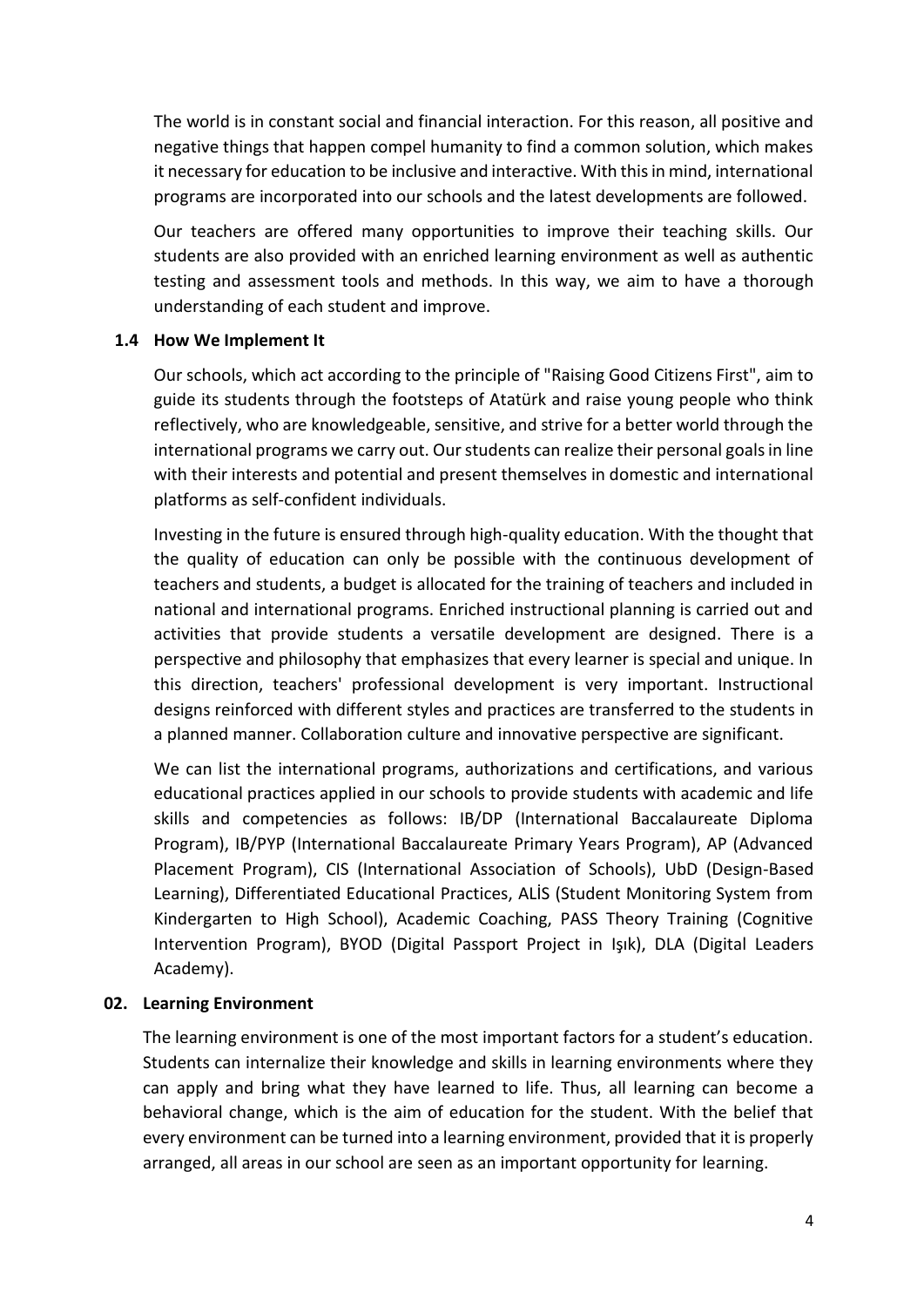- a. Learners are provided with an ideal learning environment that supports the realization of learning and has appropriate physical conditions.
- b. A learning environment is designed in a way that enables students to use their mother tongue correctly and effectively.
- c. The needs and individual learning styles of the students are well determined and the education policy is developed for those needs and learning styles to guide each individual learning experience.
- d. Success criteria and expectations are clear and meaningful for teachers, parents and students.
- e. Students are presented with opportunities to improve flexibility, durability and determination. Students are supported in discovering and improving their selfconfidence and leadership skills.
- f. Every outcome and lesson is assessed qualitatively and quantitatively from multiple aspects during the process. This assessment guides the learning process. Teaching is carried out through assessment.
- g. The entire school society is knowledgeable about effective and responsible use of technology, and every individual is a responsible digital citizen.
- h. The school community has an understanding of continuous improvement and aims to be productive.
- i. Students are encouraged to participate in national and international exams, projects, competitions and activities.
- j. Expert teachers from different geographies and cultures form the Işık family and provide our students with an international/intercultural point of view.
- k. It is known that high-quality education can only take place in an environment where the student feels safe, and efforts are made to provide this environment. Students are aware that they are in a social environment where they can freely express their feelings and thoughts, and therefore they know that they will not be questioned.
- l. The school library provides highly academic resources for the learning community to have broad and diverse perspectives.
- m. The school community participates in and adopts the philosophy and understanding of high-quality education.
- n. Learning is not limited to classrooms, laboratories and workshops in the physical sense; All areas in the school, including foyer areas, gardens and corridors, are open to education.
- o. Collaborations and mutual projects carried out with Turkey's leading universities contribute to increasing high-quality education.

# **03. Duties and Responsibilities of the School Community**

The school community; including firstly its teachers and students, and then all stakeholders who contribute to learning, are aware of the fact that they are an important part of the school, and are aware of the values, principles and understanding of education of the institution.

Accordingly, the learning community;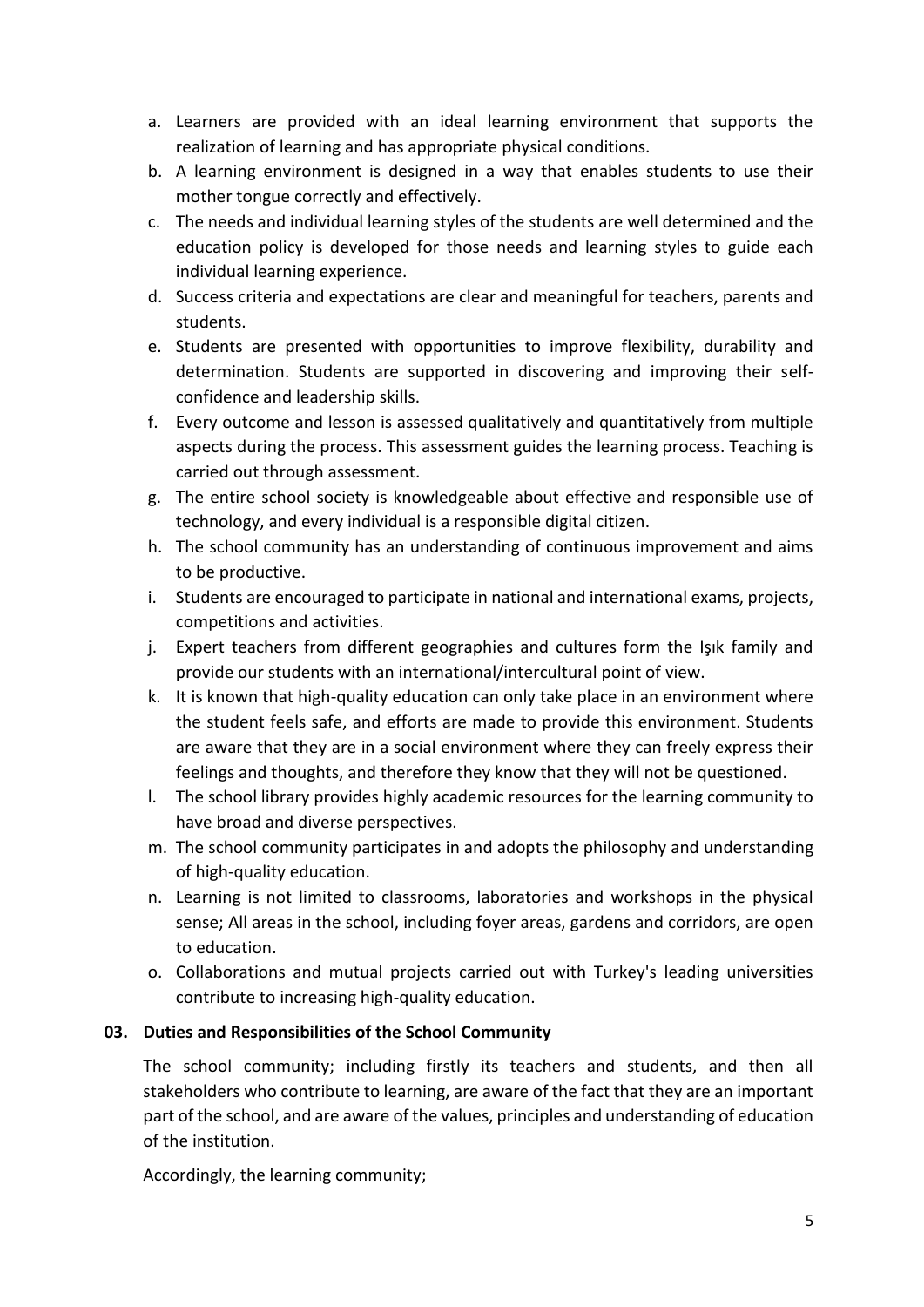- a) Constantly strive to be individuals who are aware of the fact that they are continuous learners, who are competent in their mother tongue, respectful to cultural values and differences, active in social sensitivity, and use technology correctly.
- b) Are conscious and sensitive about finding effective teaching methods, creating this environment and using these areas.
- c) Aim for excellence at all stages of education and training.
- d) Are aware of their responsibility to guarantee a high-quality education and training program with clearly defined objectives and standards.
- e) With the thought of continuous improvement, are aware of the strengths and aspects of the school that need improvement and continue their efforts to fill the deficiencies.

# **3.1 Teachers**

- a) Follow the performance of each student in their classes and encourage their students to go further.
- b) Are knowledgeable in their field. This enriches the curriculum, expands it and makes it understandable by every student. Teachers are also curious and open to innovation to enrich the curriculum and diversify the methods used in the classroom. In this context, apart from participating in in-service trainings planned by the institution, teachers also participate in training by requesting in-service training with the aim of personal development. Through groups such as Işık In-Service Training Academy and Digital Leaders Academy, teachers support each other's continuous development within the institution.
- c) While planning the teaching process, they stage the curriculum horizontally and vertically and express it clearly to the stakeholders. Preliminary information is measured by different methods and placed in planning to be repeated when necessary. Process-oriented follow-up and evaluation is essential in learning. Lesson plans are continually developed, taking into account emerging learning needs.
- d) During the course of the lessons, plan various activities to support the learning of students with different learning styles. Learning activities are prepared to provide life skills by covering different education strategies, learning styles and techniques.
- e) Act with the awareness that learning can only happen when the student feels safe. Teachers are inclusive and balanced in their communication with students in and out of class times.
- f) Care about the development of the student not only in the cognitive field but also in the emotional and psychomotor fields. They create the lesson plan in line with the psychosocial development, differences and needs of the students. They attach importance to the transferability of the knowledge and life skills gained by the student.
- g) Evaluate the education and training process with pre-assessments and postassessments and which are reflected upon during the next education and training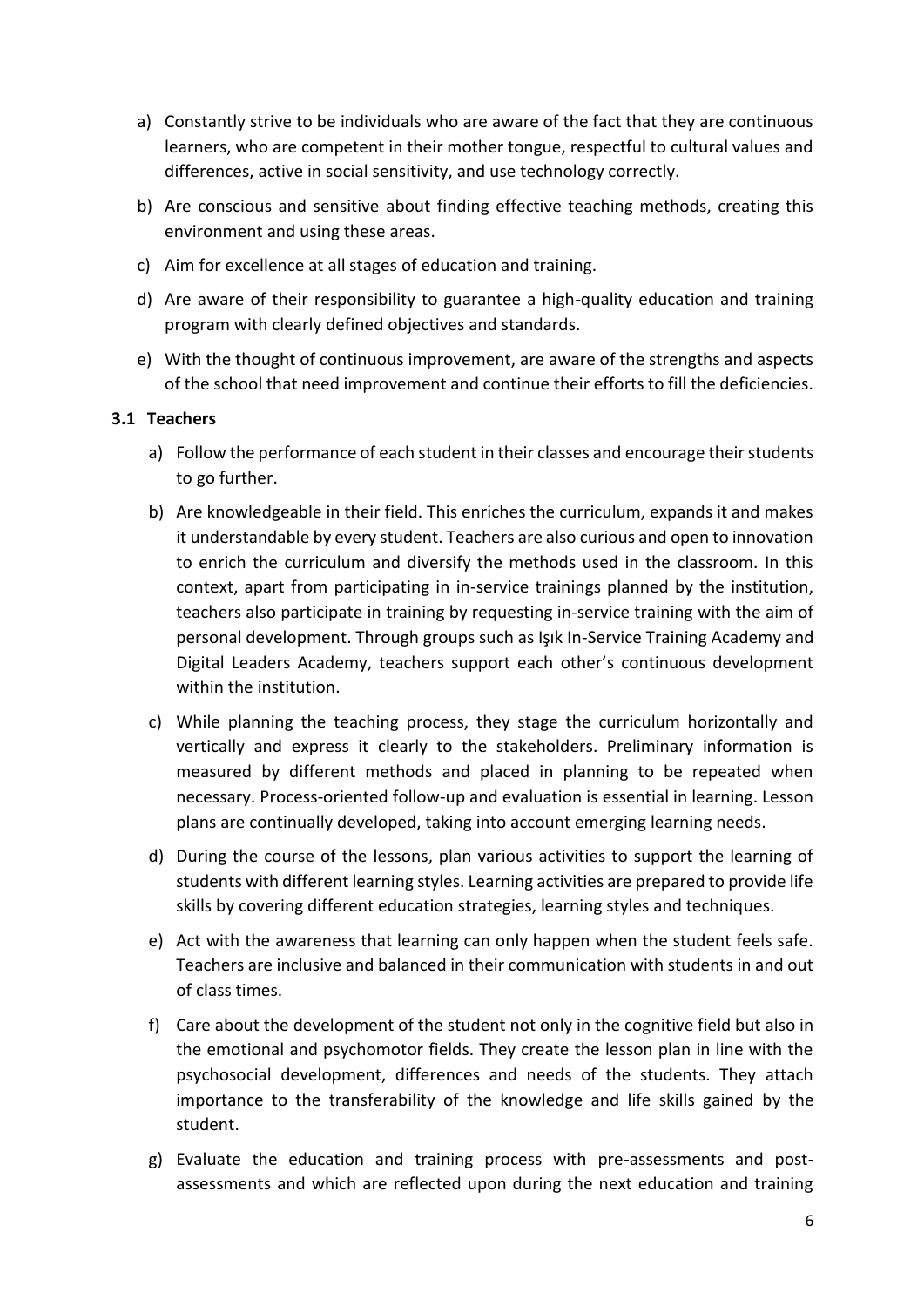design process. Teachers follow innovative education and training approaches; reflect the technology and the gains in their own subject area and extracurricular activities.

h) In all these processes, cooperates with the school management, the guidance unit, parents and students and displays an open attitude to cooperation.

## **3.2 Students**

- a) Know what skills and qualities will guide them, which areas they are good at and which areas they need to further improve. Know about effective study techniques, time and self-management skills, the need for setting goals and are supported by their teachers in these areas.
- b) Teaching is student-centered. Because students are active participants in the curriculum, they can set their own goals, plan their approach to these goals, and work independently.
- c) Evaluate and review their own learning processes.
- d) Can transfer the knowledge and strategies that they have learned to different fields and situations.
- e) Demonstrate an empathetic attitude in peer and adult communication, are aware of being a part of the group and are open to cooperation.
- f) Are individuals with digital competence and responsible digital citizens.

## **3.3 Parents**

- a) Are informed about the vision and mission of the school.
- b) Are informed of the curriculum, practices and learning experiences in order to support the education provided.
- c) During the education process, educational goals are shared with the parents. They are given regular feedback and are included in the process through educational seminars and workshops.
- d) Are informed about the student's general psychosocial and cognitive development processes.
- e) Are natural members of the learner community and are responsible for improving the quality of education through cooperation.

## **3.4 The Administration**

- a) Encourages the FMV Işık Schools' efforts to support their mission and vision that was created with a national and international understanding.
- b) Enables work to progress in a multi-faceted manner.
- c) Contributes to and guides students in their academic study process.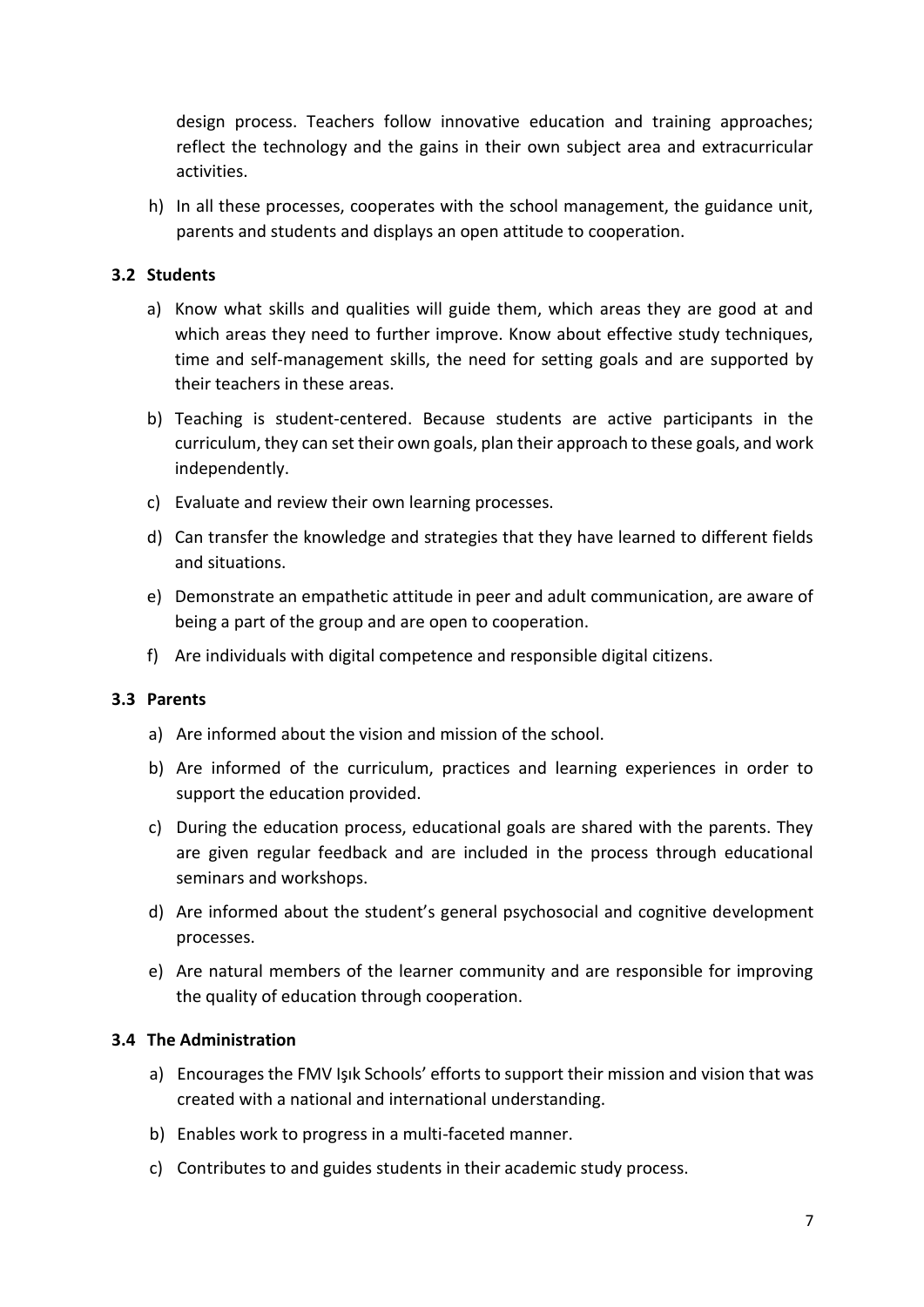- d) Directs students towards proper use of technological resources in accessing information.
- e) Collaborates with teachers in their planning.
- f) Ensures that stakeholders work in a coordinated manner.
- g) Is open to criticism and evaluation by stakeholders.
- h) Supports teachers in terms of their personal and professional development.
- i) Attaches importance to social responsibility projects in order to help improve students' competencies and to contribute to the learning processes of students by doing.

#### **04. Linking High-Quality Education Policy with Other Policies**

## **4.1 Language Policy**

FMV Işık Schools believe that language education is the most important among the 21st century education processes in the globalizing world and it creates its educational philosophy based on this belief. Through a qualified and high-level understanding of language, individuals primarily get to know and understand their own cultures; and then gain an international perspective and awareness with the ability to understand different cultures. The course tools and materials we use at all levels are products that stimulate high-level thinking skills and are prepared according to the 'Lifelong Learning' principle. Language teaching is based on a student-centered approach. Our students have the opportunity to improve themselves, reinforce the language they learn and exhibit their work using the 21<sup>st</sup> century skills of cooperation, innovation, creativity and problem solving through a wide variety of in-class and extracurricular activities organized throughout the year.

## **4.2 Inclusion Policy**

In our schools, it is the aim that each student reaches the highest level of knowledge, skills and conceptual understanding in all areas of development in accordance with their age and potential. Inclusion is a process that aims to involve all students in the learning process by identifying and removing potential obstacles. In our schools, the individual development needs of the students are assessed and students are supported to achieve this.

#### **4.3 Assessment Policy**

FMV Işık Schools use the results of the evaluation studies specified in the Measurement -Evaluation Policy to improve the quality of education. In order to increase the quality of the learning process, the student is monitored by starting with diagnostic assessment and planning the process and result evaluation studies. The results of the assessment are shared with the school community. The basis of measurement and evaluation studies is process and result-oriented studies. These studies are adapted into the teaching process. It is aimed to increase the learning level of the students with the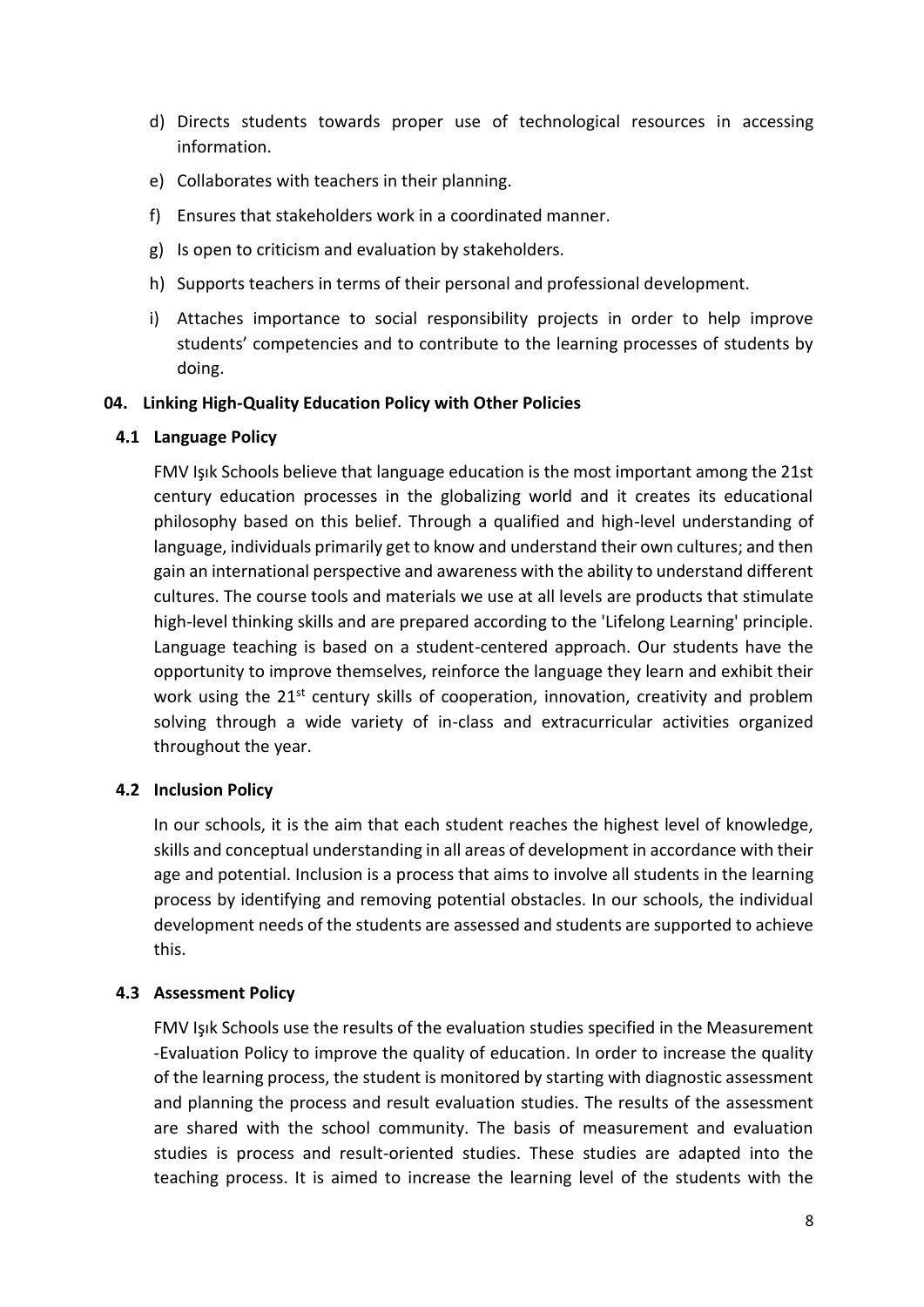assessment and evaluation applications. Individual and group studies are used together to improve the learning quality of students. Student needs are put in the center and the lessons are planned accordingly. Diagnostic, formative and level-determining assessments, and evaluation practices are planned and applied throughout the learning process according to student needs. It is aimed that the student can correctly selfevaluate in terms of assessment and evaluation, know how to evaluate external feedback, plan their own learning process according to the measurement-evaluation results, and attain high-quality education by getting support from people and resources in line with their needs.

## **4.4 IB / DP Admission Policy**

FMV Işık High Schools has adopted the  $21<sup>st</sup>$  century skills and learning approaches of "lifelong learning" that are expected to be seen in students according to IB Diploma Admission Policy, High-Quality Education Policy and IB Diploma Program principles. The policy aims to see these skills and approaches in the student's potential at the admission stage, to develop the skills that the student has in line with their own development throughout the program and to be able to use these skills actively.

## **4.5 Distance Education Policy**

As FMV Işık Schools, the continuity of our students' high-quality education is provided face-to-face, hybrid or online, depending on the conditions of the period. The mission, vision and goals of FMV Işık Schools determine the guiding values of the distance education and interaction program. High-quality learning standards that can be measured are also applied in online courses where the Distance Education Policy is applied. These standards are gathered under the headings of course development, teaching and learning process, course structure, student support, teacher support, measurement and evaluation.

With institutional support, the information systems unit checks the passwords and security systems of Zoom classes and the continuity of the technological programs used is ensured. Lesson development includes presentations or materials prepared by teachers in such a way that students can easily understand and synthesize the lesson. The teaching and learning process is controlled by e-mails and timely feedback. Students who have been informed about the course structure beforehand come to online classes on time and ready.

During the course period, students access fast and practical information about necessary technical equipment, course materials are prepared by teachers and shared with students. Teachers receive the necessary in-service training from the moment their online classes start, and continuity is ensured with peer support.

The assessment and evaluation unit reports the online exams and shares the results with the relevant departments. Continuity is the basis for tracking success. The personal data of the entire school community such as audio, video, homework and work are protected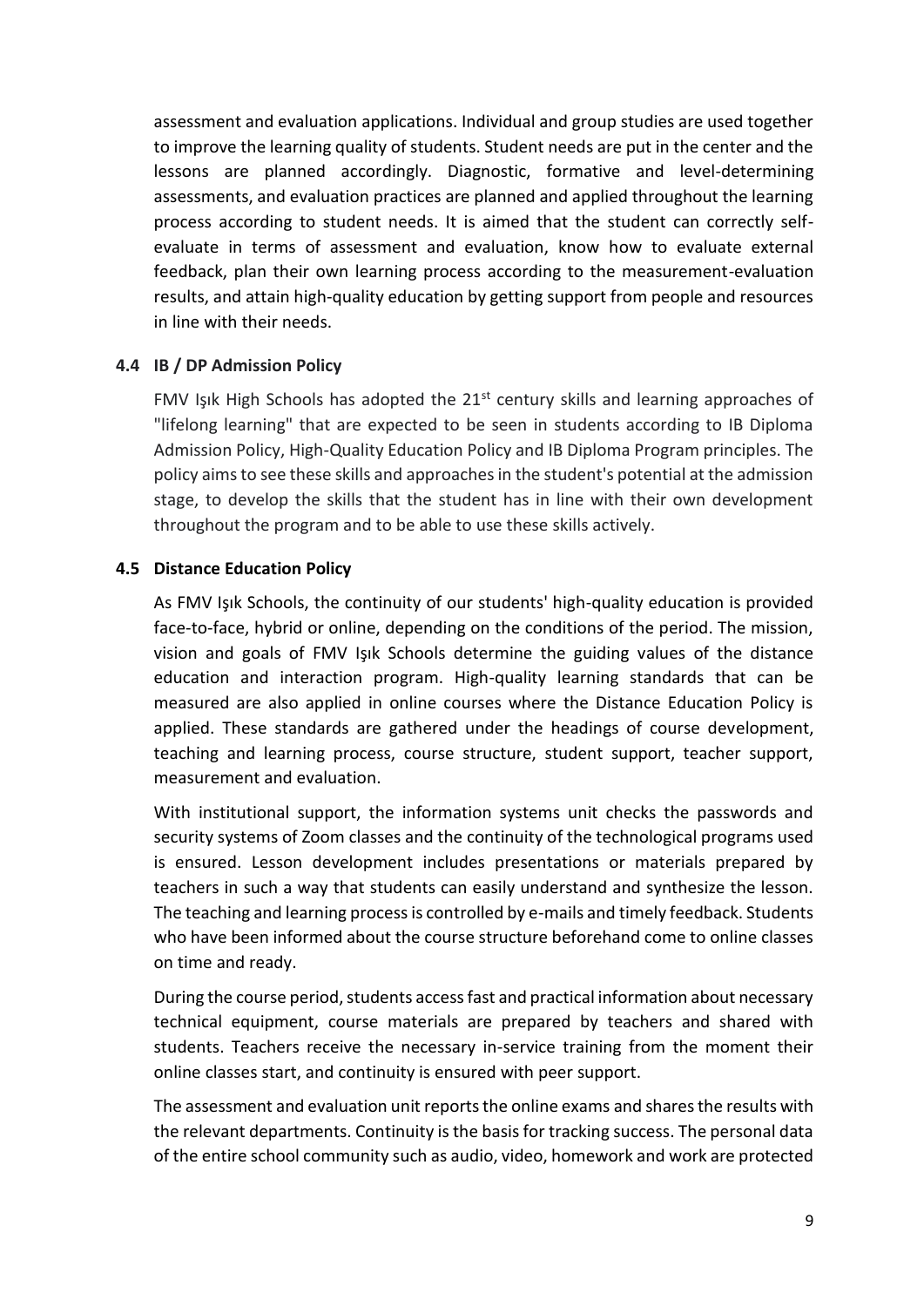by the "Personal Data Protection Law". FMV Işık Schools share the information and consent texts with the entire learning community.

## **4.6 Child Protection Policy**

The institution is aware that providing the appropriate environment and taking measures to protect children from neglect and abuse is an important element of highquality education. In order to support this element, teachers and administrators in charge of the Child Protection Team formed on each campus take an active role in providing the necessary training to everyone in the school community.

# **4.7 Global Citizenship Policy**

FMV Işık Schools are aware of the indispensable nature of World Citizenship for a constantly developing multicultural world. With the awareness that education is now a process that will allow students to discover their passions and goals, instead of a process of loading information, Işık Schools aim to provide students with skills and competencies.

In addition to the international programs FMV offers, in accordance with its vision and mission, it raises entrepreneurial students who participate in social responsibility projects, seek solutions to world problems, internalize these solutions and present them on international platforms, and are prone to join in teamwork, debates and events in which FMV participates in globally.

## **4.8 Digital Citizenship Policy**

FMV Işık Schools support Digital Citizenship for positive, safe, ethical and responsible use of all electronic communication resources such as the internet and related technologies, smart devices, social networks, electronic applications and publications. Students are provided with a digital identity with the purpose of educating them as individuals living in a digitalized world. With the IDP (Işık Digital Passport) and BYOD (Bring Your Own Device) projects, students are supported to grow up as digitally literate individuals who are aware of their rights and responsibilities within the framework of a safe environment with ethical rules. Apart from classical teaching methods, students are supported to receive high-quality education in which technology is actively used.

The school administration encourages the entire school community to use information and communication technologies and take responsibility in this area in order to develop a culture of digital citizenship. It is aware of the importance of students' effective use of information and communication technologies and its potential contribution to society today and in the future.

The Digital Citizenship Policy has been created in order to contribute to the development of students' skills in the digital world, as well as to contribute to the development of basic values and citizenship rules in the classroom and in daily life. The primary goal is to enable students to adopt these principles and adapt them to their lives by consciously using the digital world with 21st century skills for high-quality education.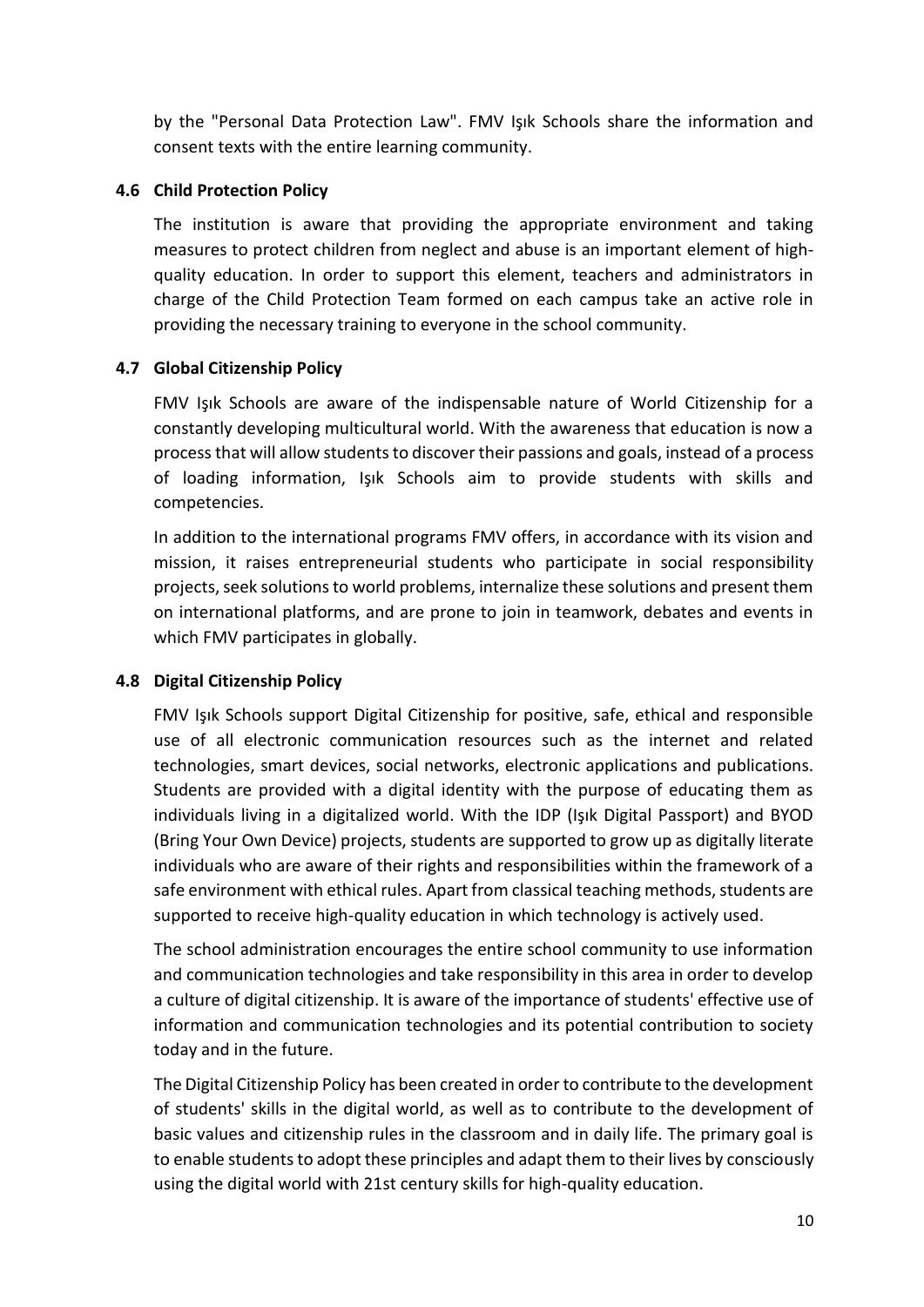## **4.9 Academic Integrity Policy**

FMV Işık Schools emphasizes the importance of academic honesty and ethical values in accordance with students from all levels; from kindergarten to high school. It carries out the necessary lessons and organizes activities so that all students internalize academic honesty and put it into practice.

## **4.10 Social and Emotional Learning Policy**

Being aware of the importance of the social emotional well-being of all the stakeholders of the school, in order to achieve high-quality educational goals, FMV Işık Schools focus on the social and emotional perspectives of learning in this context. Being aware of the fact that these steps should be fully emphasized and fulfilled in the realization of the targeted knowledge in high-quality education, it plans and implements appropriate parent, teacher and student activities and training.

#### **05. Policy Review Process**

This policy is reviewed annually, if necessary.

#### **06. Conclusion**

FMV Işık Schools act in harmony and holistically with the entire school community in order to raise individuals who can develop themselves as world citizens with the philosophy of "Raising Good Citizens First".

In order to provide an education that meets international standards by taking into account contemporary needs, a clear High-Quality Education Policy is carried out for continuous development and renewal.

With this policy, FMV Işık Schools aims to raise lifelong learners who think about the needs of the society and the world they live in, have a high awareness of themselves and the world, and can produce solutions to personal and social problems.

#### **07. High-Quality Education Commission Members**

| <b>NAME SURNAME</b> | <b>DUTY - CAMPUS</b>                               |  |  |  |  |
|---------------------|----------------------------------------------------|--|--|--|--|
| Sevilay EROĞLU      | School Principal - 05E                             |  |  |  |  |
| Damla Gül SAPMAZ    | School Principal - 06I                             |  |  |  |  |
| Emir BORU           | School Principal - 07E                             |  |  |  |  |
| Hazal Duygu KILIÇ   | Homeroom Teacher - 061                             |  |  |  |  |
| Yağmur Gonca CERAN  | <b>Assistant Principal - 05E</b>                   |  |  |  |  |
| Sinem ÖZGÖZ         | IB/DP Coordinator - 05E                            |  |  |  |  |
| İrem Didem SAYGAN   | CAS Coordinator - 05E                              |  |  |  |  |
| <b>Esin ALPER</b>   | Head of Department/Assistant PYP Coordinator - 07A |  |  |  |  |